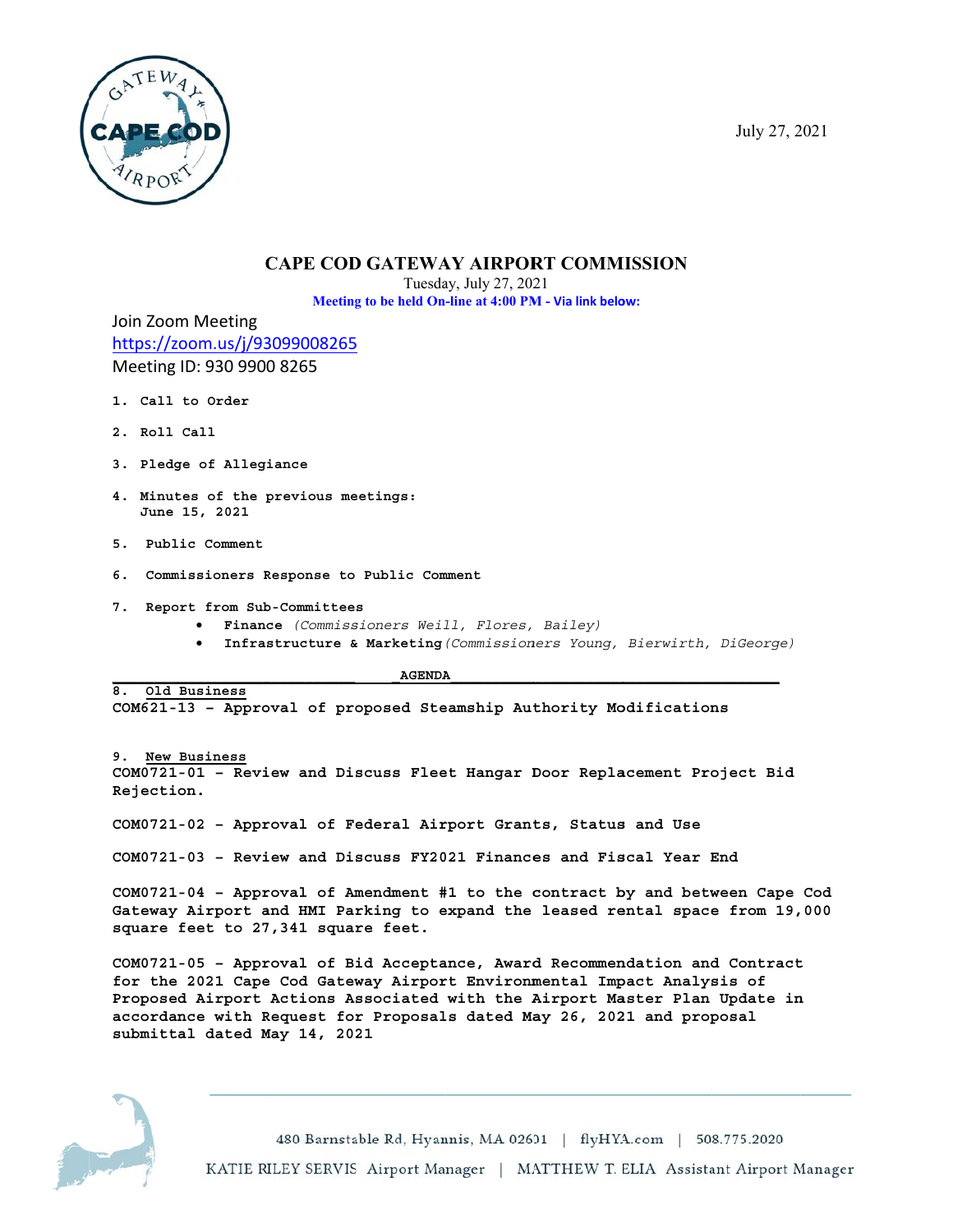## **10. Report of Special Committees**

- Noise Report (July, October, January, April)
- Yarmouth Representative Comments
- Airport Manager's Report

## **Updates:**

- o Airport Finances Update
	- o Management to review. See above.
- o CARES Act Projects Update
	- o Replacement of T-hangar (Amendment Commission approved January 2021),
	- o Fleet Hangar Door Replacement (Amendment Commission approved January 2021). See above.
	- o Mary Dunn Way Extension (underway and amendment forthcoming).
- o Airport Master Plan Update
	- o Next and Final Planning Advisory Group (PAG) Meeting = August 2021 (waiting for feedback from the FAA on several alternatives)
	- o Overview of Yarmouth meeting on 6/29/2021
- Town of Barnstable Budget
	- o FY2023 Capital Improvement Plan meetings commencing with on-call consultant teams on July 27
	- o FY2023 Operating Budget to commence October 2021
- o Airport Environmental Assessment
	- o See above
- o PFOS/Public Involvement Plan & Update
	- o Additional meeting scheduled for July 27
	- o Future meeting with Town Council Leadership
- o Airport Rates & Charges Update (2021 review post-COVID19)
	- o FY2022 effort (October 2021)
	- o Airport Management will start working on various updates
- o Rebranding & Website Upgrade
	- o Website modifications underway
	- o Sign plan modifications underway
- o Dates to remember:
	- o July 28 @ 0930 Terminal Dedication Ceremony Boardman-Polando 90th Anniversary for Boardman/Polando Flight
	- o July 21, 2021 Tour (0900-1400) National Aviation Academy New England
	- o MCI Drill September 28, 2021
- o Lease Development Update
	- o Griffin Avionics
	- o Hyannis Hangar LLC (planned for discussion at the August meeting)
	- o Air Cape Cod (planned for further discussion in September)
- **11. Announcements** Commissioner's Comments
- **12**. Matters not reasonably anticipated by the Chair
- **13. Adjournment** Next Meeting, August 17, 2021

Please Note: The list of matters, are those reasonably anticipated by the Chair, which may be discussed at the meeting. Not all items listed may in fact be discussed and other items not listed may in fact be discussed and other items not listed may also be brought up for discussion to the extent permitted by law. It is possible that if it



480 Barnstable Rd, Hyannis, MA 02601 | flyHYA.com | 508.775.2020 KATIE RILEY SERVIS Airport Manager | MATTHEW T. ELIA Assistant Airport Manager